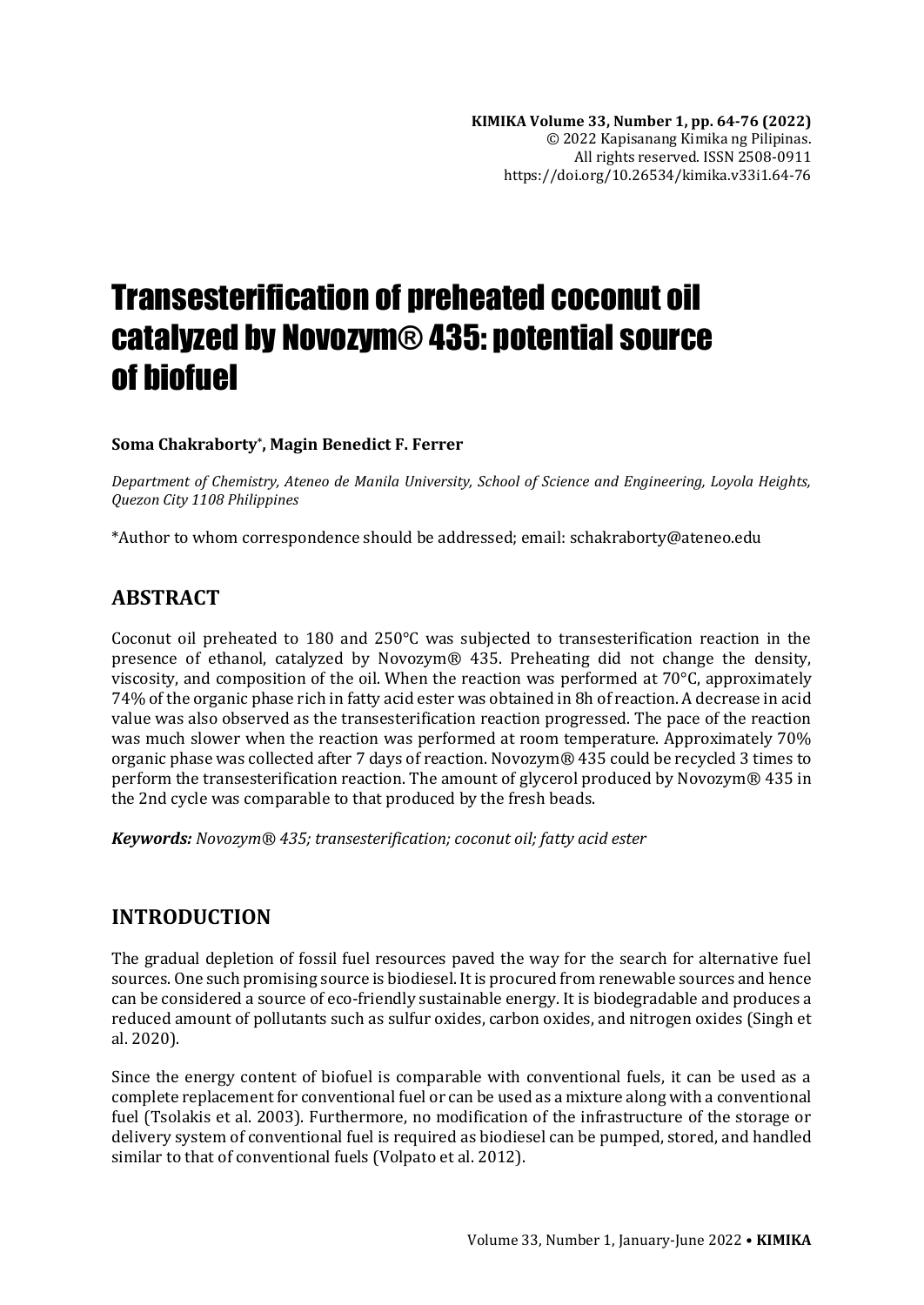Biodiesel is mono-alkyl esters of long-chain fatty acids produced by transesterification of a triglyceride of lipid. The plant-based lipid feedstock includes vegetable oils (Cerveró et al. 2008; Santori et al 2012; Ramkumar et al 2016), microalgae (Chisti 2007; Sugumar et al. 2020; Najjar et al. 2020; Karthikeyan et al. 2020) and cyanobacteria. (Sarsekeyeva et al. 2015; Uma et al. 2020).

As the oils derived from plants are required for other applications too, their use as the feedstock for biodiesel production will encroach into food, cosmetics, and other industries. Hence, there is a recent drive for exploring waste products such as animal rendering (Adewale et al. 2015; Toldrá-Reig et al. 2020), fish processing waste (Jayasinghe et al. 2012; Cardoso et al, 2019), and used cooking oils (de Araújo et al. 2013; Kawentar et al. 2013; Raqeeb et al. 2015; Pugazhendhi et al. 2020) as the feedstock for biodiesel production.

Disposal of used cooking oil is of concern as it serves as a contaminant for soil and water bodies (Kheang et al, 2006; Hanisah et al, 2013). Similarly, animal fats with high-fat content pose a threat to aquatic flora and fauna. Thus, conversion of these wastes into commercial-grade biodiesel will not only alleviate the environmental damage but will also serve as sustained feedstock for biodiesel, minimizing the other feedstocks that are in demand to serve other requirements. Moreover, they will be less expensive than the traditional feedstocks as they are procured from discarded materials.

Most commercial biodiesel plants utilize base as the homogeneous catalyst for the transesterification reaction. Moreover, the reactions can be performed at lower temperatures resulting in a high reaction yield in a short time. However, the process suffers from several inherent drawbacks. It demands overall high energy (Singh et al. 2006), multi-step purification of the end product, and treatment of wastewater before disposal or reuse. Similar challenges exist if the base catalyst is replaced by an acid catalyst.

Recently solid heterogeneous catalysts (Issariyakul et al. 2007; Jacobson et al. 2008; Srilatha et al. 2010) are under investigation as they simplify the purification process and do not produce alkaline or acidic wastewater. An enzyme immobilized in a matrix can be considered as one such heterogeneous catalyst. The use of enzymes as the catalyst for transesterification has also been explored due to certain environmental and financial advantages over the conventional chemical method. Studies have revealed that enzymes can catalyze the reactions under mild conditions, generate fewer waste streams, and can convert triglycerides as well as free fatty acids into biodiesel (Christopher et al, 2014; Bajaj et al, 2010; Ghaly et al, 2010; Fjerbaek et al., 2009). Among several biocatalysts, lipases are widely studied as the catalyst for biodiesel production (Arumugam & Ponnusami 2017; Cavalcante et al. 2020; Santaraite et al. 2020).

This study aimed at exploring the potential of Novozym® 435 to catalyze transesterification reaction in preheated coconut oil. Novozym® 435 is the immobilized form of lipase B from *Candida antarctica* immobilized on Lewatit VP OC 1600 resin. Tupufia et al (2013) used lipase for the transesterification of coconut oil and studied the reaction kinetics under various conditions. Results showed that esterification reaction was more predominant and ultrasonication improved the conversion rate. The effect of various parameters such as temperature, amount of catalyst, and oil-to-ethanol ratio on transesterification of coconut oil by Novozym® 435 was investigated by Ribeiro et al (2014). Their study revealed that 80.5% conversion is feasible when the enzyme concentration was 7% and oil:ethanol was 1:10. Though there are some published studies on enzymatic transesterification of coconut oil, the use of preheated coconut oil, simulating the condition of used coconut oil as the feedstock for transesterification has not been explored yet, hence this work.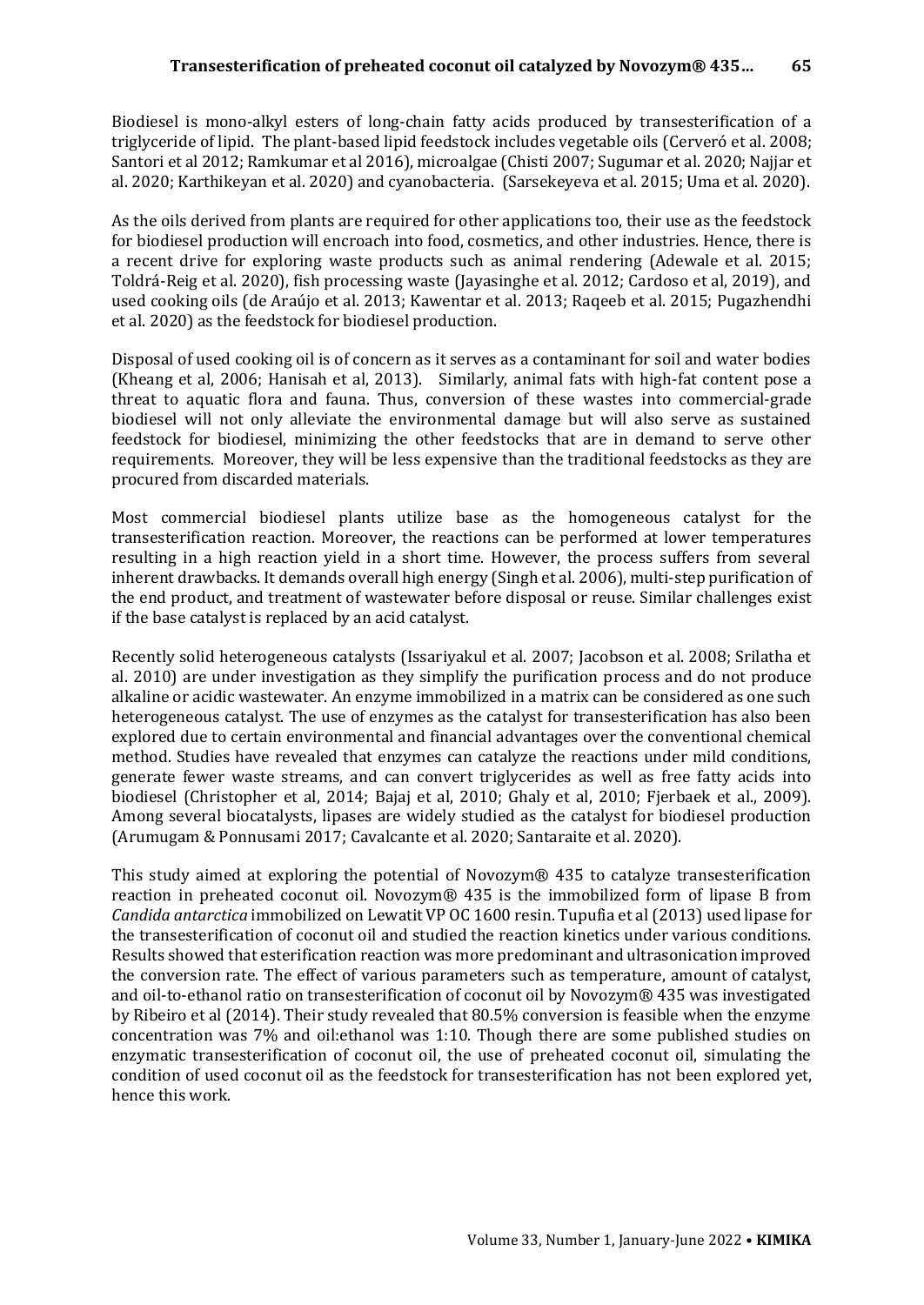#### **METHODS**

*Materials and Equipment.* The reagents used were Minola® Premium coconut cooking oil purchased from a local market, and Novozym® 435 (immobilized, 10%w/w) obtained from Sigma Aldrich. Glycerol was a gift from Chemrez Technologies, Philippines. The fatty acid standards, caprylic acid, and myristic acid were purchased from Merck, lauric acid from SAFC, palmitic acid from Scharlu, and stearic acid from Himedia. Other chemicals were obtained from Alysons' Chemical Enterprises. Novozym® 435 was dried under vacuum in the presence of phosphorus pentoxide  $(P_2O_5)$  prior to use.

*Gas Chromatography.* The composition of the oil samples was determined by Shimadzu GC 2010 Gas Chromatograph with an AOC-20i autoinjector, flame-ionized detector, and He carrier gas. Fatty acid esters of caprylic (C8), capric (C10) lauric (C12), myristic (14), palmitic (C16), and stearic acid (C18) were chosen to study the composition of the oils. These are the fatty acids found in coconut oil along with oleic acid and linoleic acid.

*Fourier-Transform Infrared Spectroscopy.* FTIR analyses were performed to check the purity and composition of the glycerol and organic phase formed after transesterification reaction using Shimadzu IR Affinity-1 FTIR8400S at a resolution of 4.0 cm-1 at 40 scans conducted per sample. Data were processed using Shimadzu IR Solution 1.30.

*Preheated Coconut Oil (PCO).* Minola coconut cooking oil (100mL) was transferred to a 250-mL beaker and heated at 180 ˚C (PCO180) in a silicone oil bath for 1h under constant stirring. A similar setup was used to heat the cooking oil at 250 ˚C (PCO250).

*Characterization of preheated and unheated coconut oil.* Acid value (AV) was determined by titrating the oil with ethanolic KOH, using phenolphthalein as the indicator. AV represents the mass of base, KOH, needed to neutralize the fatty acid of the oil. Oil density was measured using the pycnometer and the intrinsic viscosity was measured using an Ubbelohde viscometer with chloroform as the solvent. These measurements were carried out at room temperature.

*Reaction at 70°C.* Ethanol was used as the acyl acceptor. Ethanol causes less lipase activity inactivation than methyl alcohol (Costa-Silva et al. 2017). Five mL PCO was transferred to a round bottom flask and heated to 70 ˚C under constant stirring. After 10 min, 5 mL ethanol (oil:ethanol =1:8 by mol) and 1.173g of dry Novozym® 435 were transferred to the round bottom flask and were sealed using a rubber septum. The transesterification reaction was allowed to continue for a certain time interval. To terminate the reaction, 15 mL chloroform was added to the product and was vacuum-filtered to remove the enzyme beads. Chloroform was removed from the reaction mixture by rotary evaporation. Once chloroform was removed, the product was transferred to a separatory funnel, 1 mL of glycerol was added, and vigorously shaken to initiate phase separation. The two separated layers were transferred into two separate dry vials and were stored for further characterization.

*Reaction at room temperature.* The reaction and the workup procedures were similar to that adopted for the reaction at 70 ˚C, except that the reaction was performed at room temperature for several days.

*Reaction using recycled Novozym® 435.* Novozym® 435 beads retrieved after vacuum filtration was washed with chloroform 2-3 times and then vacuum-dried once more in the presence of dry  $P<sub>2</sub>O<sub>5</sub>$  and then were used to catalyze the transesterification reaction for PCO250. The reaction procedure was the same as that of the transesterification performed using fresh Novozym® 435 beads at 70 ˚C.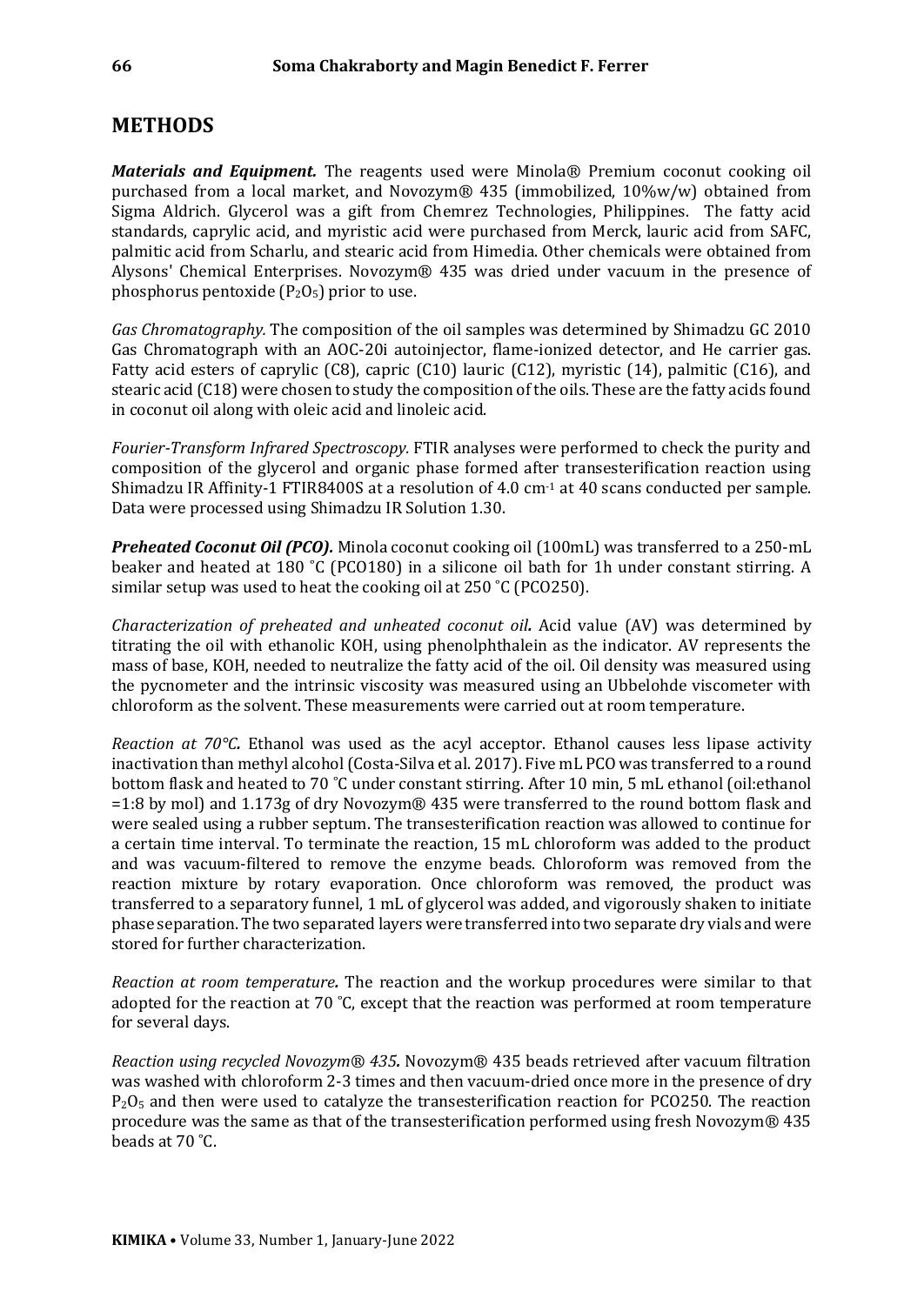## **RESULTS AND DISCUSSION**

*Comparison of properties and composition of unheated and preheated coconut oil.* The Minola Premium coconut oil (100mL) was heated to 180 °C and 250 °C to simulate the cooking and smoking temperatures respectively. Table 1 summarizes the properties of heated and unheated oil.

| <b>Preheating Temperature</b>             | <b>Unheated</b> | 180 $^{\circ}$ C | $250^{\circ}$ C |
|-------------------------------------------|-----------------|------------------|-----------------|
| Density $(g \cdot mL^{-1})$               | $0.93 + 0.01$   | $0.92 + 0.01$    | $0.92 + 0.01$   |
| Viscosity $(mL \cdot g^{-1})$             | $1.48 + 0.03$   | $1.50 + 0.05$    | $1.53 + 0.02$   |
| AV (mg KOH $\cdot$ g <sup>-1</sup> )      | $0.12 + 0.01$   | $0.23 + 0.01$    | $0.27 + 0.01$   |
| $\sim$ $\sim$ $\sim$ $\sim$ $\sim$ $\sim$ |                 |                  | .               |

| Table 1. Summary of Physical Properties of Unheated and Preheated Oil <sup>a</sup> |  |  |  |
|------------------------------------------------------------------------------------|--|--|--|
|                                                                                    |  |  |  |

<sup>a</sup> Experiments were performed in triplicate to determine the standard deviation

The density and the viscosity of heated and unheated oil are comparable, which assures that heating coconut oil up to 250 ˚C does not affect the properties of coconut oil adversely. An increase in AV was observed for the heated samples, indicating that hydrolysis of the oil takes place at a higher temperature, producing FFA.

GC was used to compare the composition of the coconut oil heated to 250 ˚C with that of unheated oil. A comparison of the chromatograms in Figures 1(a) and (b) reveals that no fatty acid was lost during the heating process. Table 2, which compares the % fatty acid composition of the unheated and preheated coconut oil further shows that no significant change in the composition of the oil was observed before and after heating the oil to 250 °C. Since the fatty acids are not lost during the heating process, the oil already used for cooking purposes can be explored as an alternative feedstock for biodiesel production.

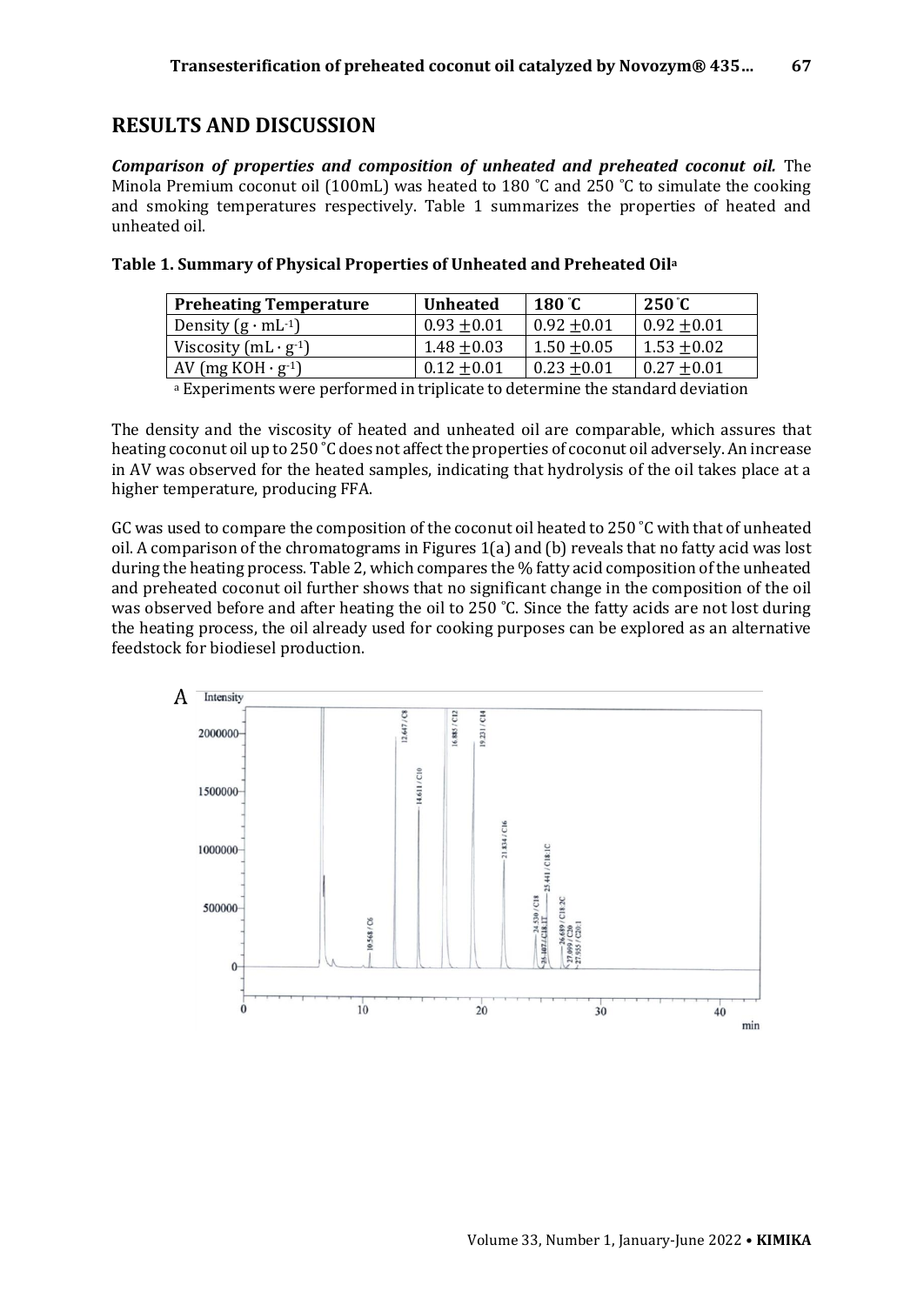

Figure 1. A) Gas chromatogram of unheated coconut oil; B) Gas chromatogram of 250 ˚C preheated coconut oil.

**Table 1. GC profile of unheated and preheated coconut oil before transesterification**

|                     | <b>Fatty Acid Composition (%)</b> |                |  |
|---------------------|-----------------------------------|----------------|--|
| <b>Carbon Chain</b> | <b>Unheated</b>                   | <b>PCO 250</b> |  |
| C8                  | 8.22                              | 8.36           |  |
| C12                 | 48.00                             | 48.31          |  |
| C14                 | 17.82                             | 17.75          |  |
| C16                 | 8.65                              | 8.60           |  |
| C18                 | 2.67                              | 2.65           |  |

**Transesterification reaction in the presence of ethanol.** Transesterification of the PCOs with ethanol leads to the formation of glycerol and an organic phase, which consists of a mixture of fatty acid esters. The reaction scheme is shown in Figure 2. Glycerol settles at the bottom layer whereas the organic layer remains on the top in the separatory funnel.



Figure 2 Schematic representation of transesterification reaction of coconut oil and ethanol catalyzed by Novozym® 435.

FTIR spectra of the glycerol phase and the organic phase collected after the reaction are given in Figures 3 and 4, respectively. Figure 3 shows a broad peak at 3000-3600 cm-1, for the -OH groups. The C-H stretch peaks at 2886 cm<sup>-1</sup> and 2936 cm<sup>-1</sup>, and the C-O stretch at 1416 cm<sup>-1</sup> indicate the presence of a carbon backbone confirming the production of glycerol. Figure 4 has two strong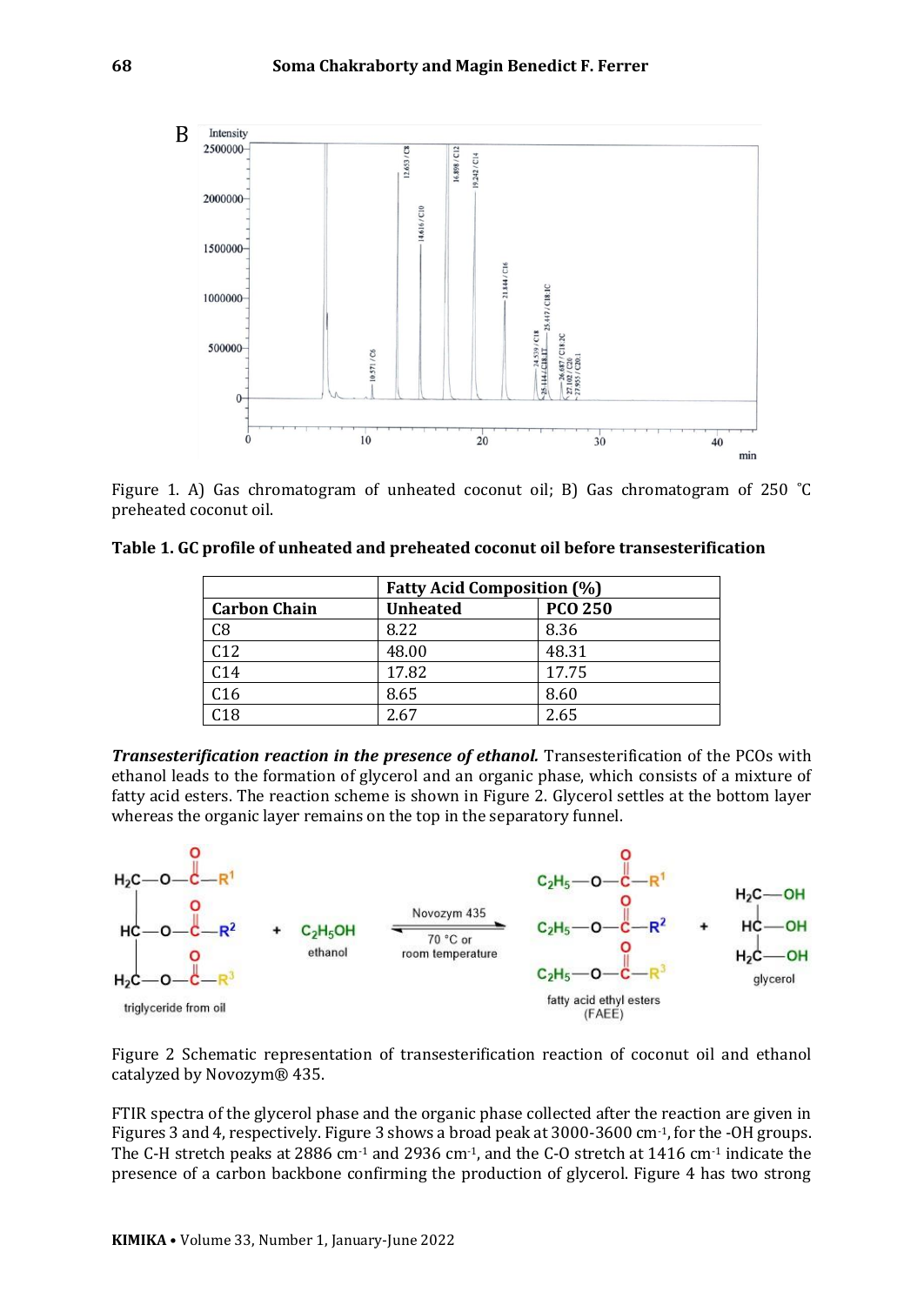peaks at 2855 cm-1 and 2924 cm-1 indicative of C-H stretching from the multiple C-H bonds of long-chain ethyl esters. C=O and C-O stretching are also present at 1740 and 1178 cm<sup>-1</sup>, respectively, indicating the presence of the ester group. The presence of these peaks confirms that the transesterification reaction was performed successfully by Novozym® 435.



Figure 3. FTIR spectrum of the glycerol phase after transesterification



Figure 4. FTIR spectrum of the organic phase after transesterification

*Reaction at 70°C.* As seen in Figure 5, transesterification reactions when performed at 70 ˚C, produced a significant amount of fatty acid ester and glycerol, an indication that Novozym® 435 can be explored as an alternative catalyst for biofuel production. The extent of the transesterification reaction was accessed in terms of the amount of glycerol produced, assuming that if the transesterification reaction progresses in the forward direction, more glycerol will be produced as one of the products. Glycerol that was collected after the reaction using a separatory funnel was transferred to a measuring cylinder to determine the volume of glycerol collected, which was plotted as the function of reaction time. The transesterification reaction of coconut oil preheated to 180 ˚C and 250 ˚C for 2h produced approximately 1.5mL of glycerol from 5mL of PCO. However, no significant increment in the amount of glycerol was observed when the reaction time was extended beyond 2h. Perhaps the equilibrium was reached within 2h. The amount of glycerol produced was comparable for PCO180 and PCO250. This result suggests that coconut oil heated up to as high as its smoking point can also serve as the feedstock for biofuel production.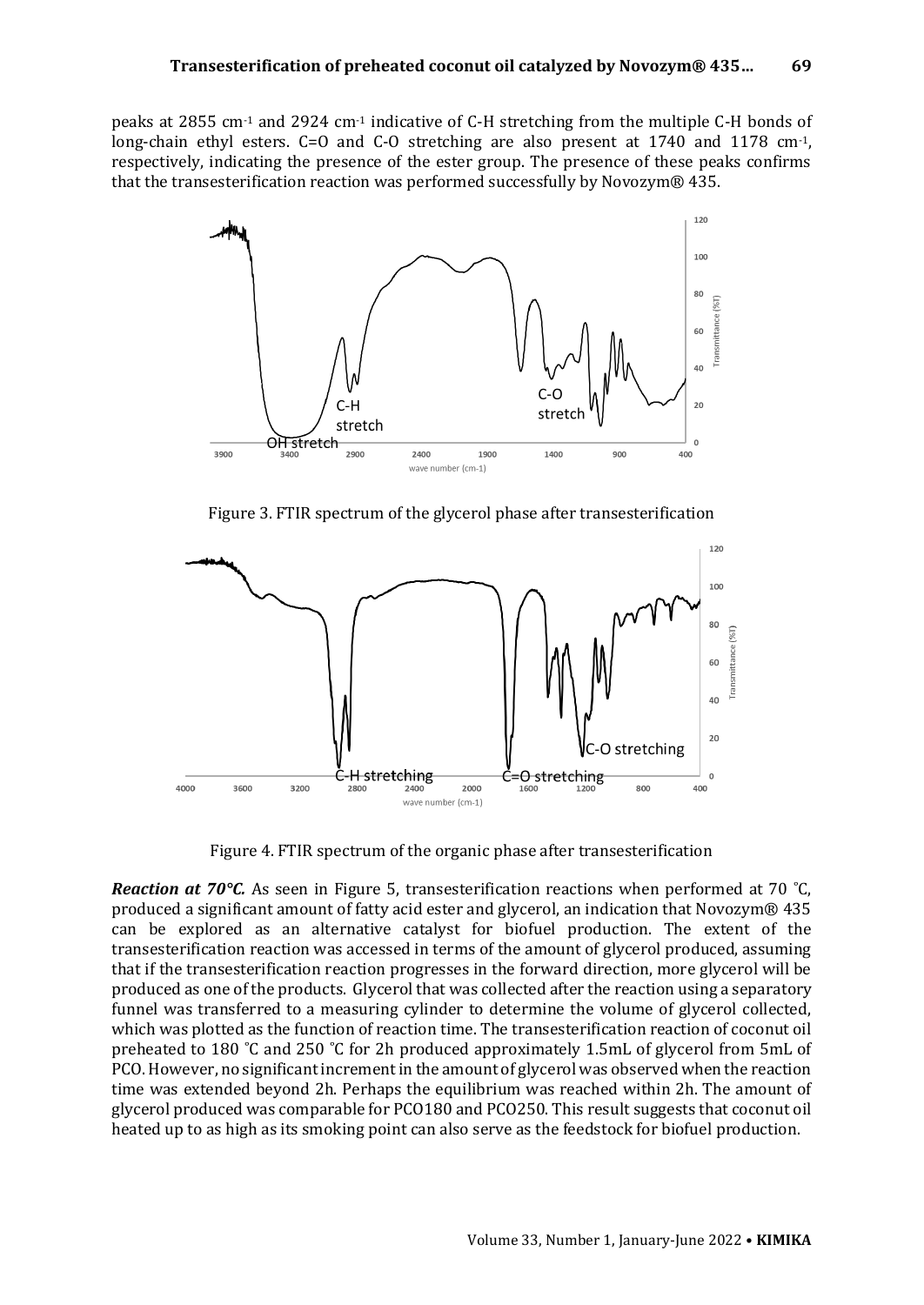

Figure 5. Amount of glycerol from transesterification reaction performed at 70 ˚C. (Experiments were performed in triplicate to determine the standard deviation.)

Figure 6 reveals that AV decreased as the reaction proceeded. The decline was more pronounced for the oil heated up to 250 ˚C. Most probably instead of directly converting triglycerides to esters, the enzyme first converted them into FFAs, which eventually get converted to FAEEs as the reaction progresses. Hence the acid value decreased with time. However further investigation is required to verify this hypothesis.



Figure 6. Acid Value (AV) of the organic phase of transesterification reaction performed at 70°C. (Experiments were performed in triplicate to determine the standard deviation.)

The amount of FAEE produced was quantified using Eqns 1 and 2, where the peak area refers to the area corresponding to the peaks of the fatty acid esters in the chromatogram of gas chromatography.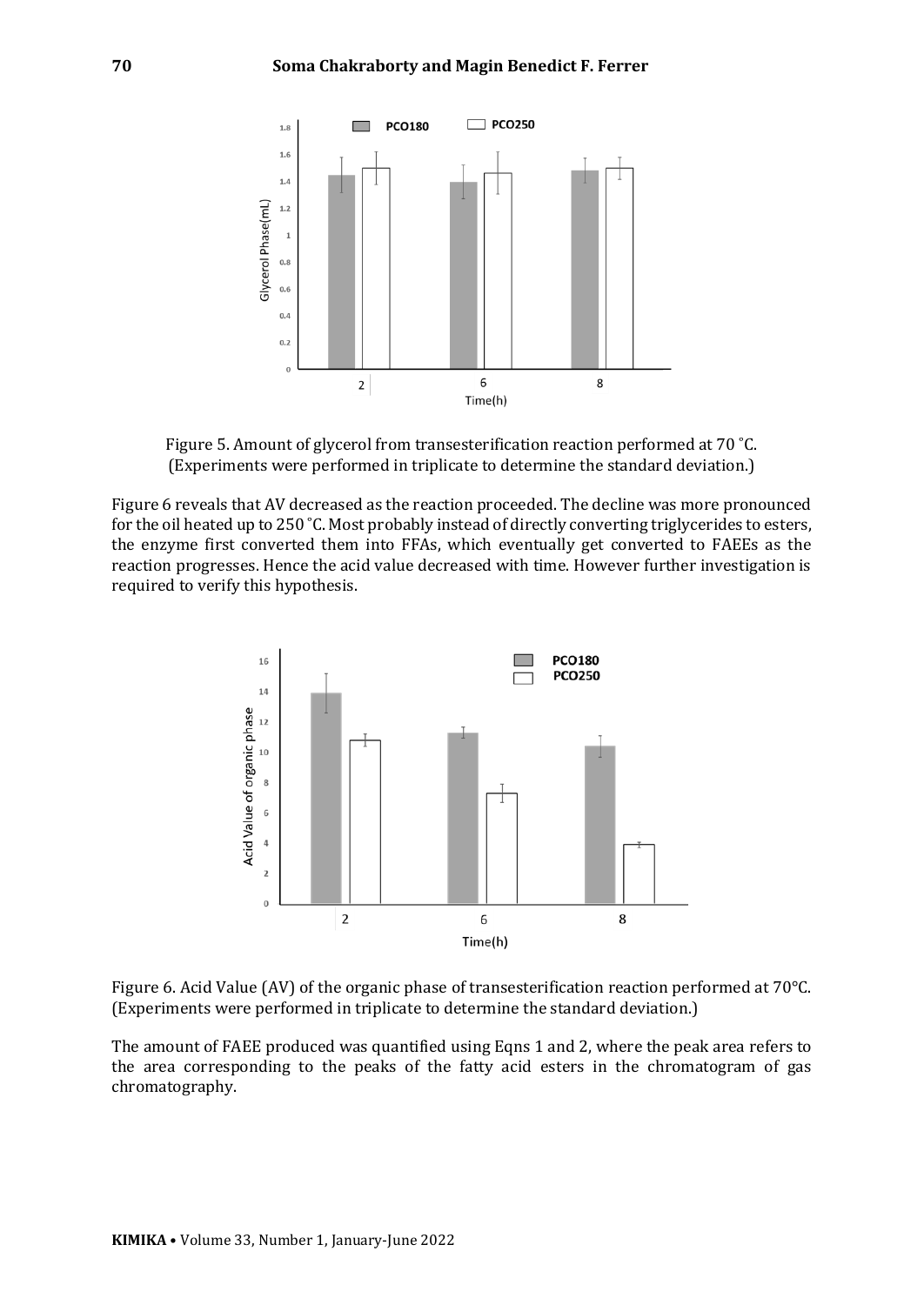#### **Transesterification of preheated coconut oil catalyzed by Novozym® 435… 71**

$$
Response Factor (RF_{std}) = \frac{amount \ of \ sample_{std}}{peak \ area_{std}} \tag{1}
$$

$$
Ethyl Ester Content = peak area_{reaction} * RF_{std}
$$
 (2)

Table 3 tabulates the ethyl ester content of 5 types of FFAE generated from the transesterification of PCO180 and PCO250. The amount of esters produced by PCO180 was more than that produced by PCO250. Furthermore, it was observed for both PCO180 and PCO250 that the amount of FFAE increased when the transesterification reaction was extended from 2h to 4h and decreased when the reaction time was extended to 6h. Probably after 6h, the enzyme engages in a reverse hydrolysis reaction due to the lack of adequate FFAE substrate. Such reverse hydrolysis by Novozym® 435 has been reported in the past (Kobayashi et al. 2000).

| <b>Sample</b> | <b>FFAE</b> | Ethyl Ester content $(\mu mol)$ |       |       |
|---------------|-------------|---------------------------------|-------|-------|
|               |             | 2h                              | 4h    | 6h    |
| <b>PCO180</b> | C8          | 271.7                           | 262.0 | 245.0 |
|               | C12         | 593.3                           | 650.0 | 603.1 |
|               | C14         | 132.6                           | 142.5 | 129.6 |
|               | C16         | 81.1                            | 90.34 | 75.5  |
|               | C18         | 92.5                            | 116.0 | 84.8  |
| <b>PCO250</b> | C8          | 87.1                            | 92.1  | 54.6  |
|               | C12         | 183.6                           | 200.9 | 115.7 |
|               | C14         | 38.0                            | 40.9  | 23.9  |
|               | C16         | 26.2                            | 28.2  | 16.5  |
|               | C18         | 41.5                            | 46.8  | 28.1  |

**Table 3. Ethyl ester content of transesterified samples**

*Reaction at room temperature.* Transesterification reactions were also performed at room temperature to explore the potential of Novozym® 435 to catalyze the reactions with minimal energy input in the form of heat. Reactions were performed at room temperature for 1, 4, and 7 days. Results showed (Figure 7) that Novozym® 435 was able to catalyze the reactions at room temperature. Approximately 1.2 mL of glycerol was produced in 1 day. A marginal increment in its amount was observed when the reaction was performed for 4 days. Prolonged reaction time to produce a significant amount of glycerol suggested that a slower reaction rate at room temperature was observed. Similarly, Figure 8 points out that AV decreases with an increase in reaction time, though the decline is less pronounced than that at 70°C due to a slower reaction rate.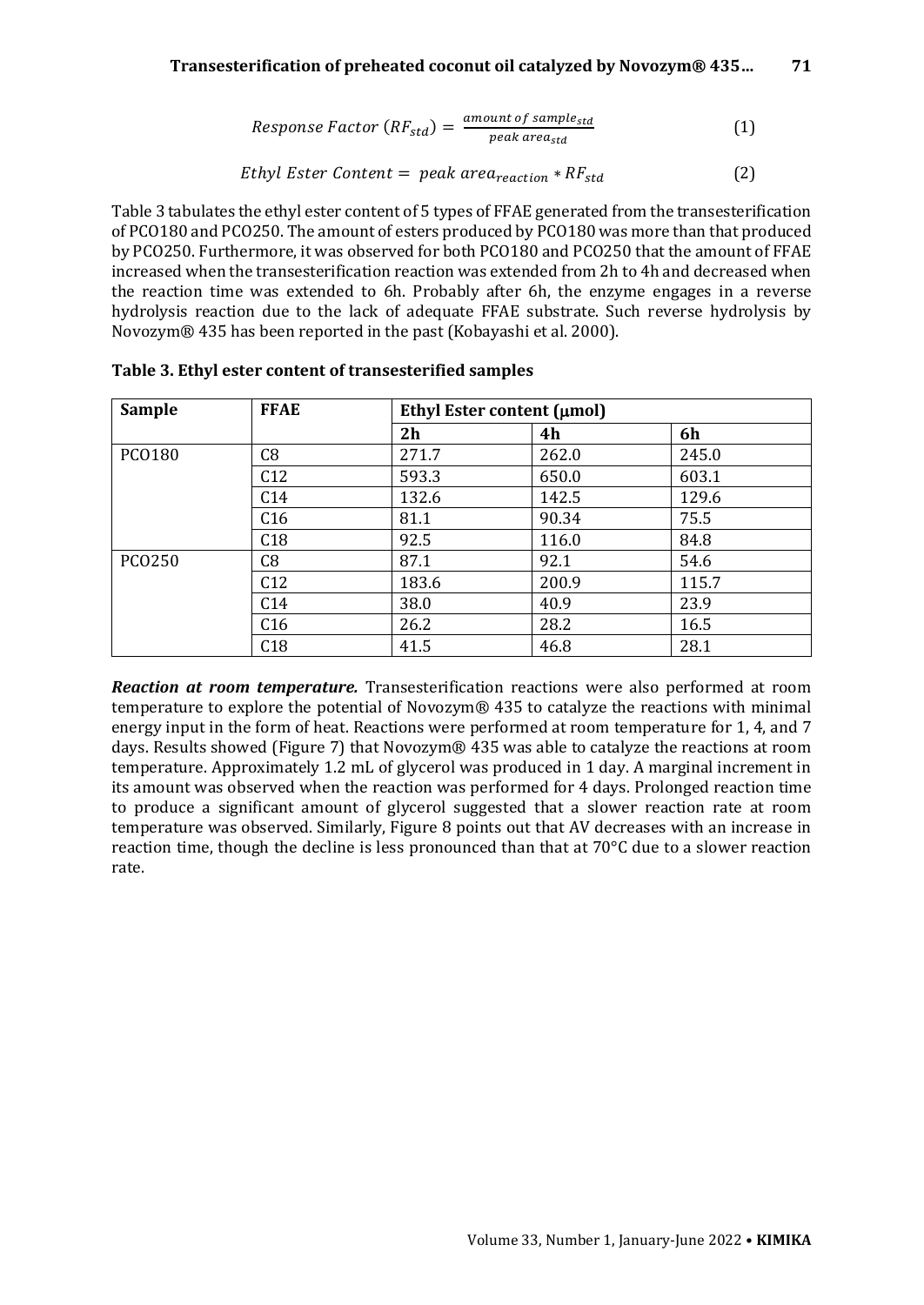

Figure 7. Amount of glycerol from transesterification reaction performed at room temperature. (Experiments were performed in triplicate to determine the standard deviation.)



Figure 8. Acid value (AV) of organic phase of transesterification reaction performed at room temperature. (Experiments were performed in triplicate to determine the standard deviation.)

*Recyclability of Novozym® 435.* Since Novozym® 435 beads are the immobilized form of the active enzyme *Candida antarctica* lipase B, the beads can be recovered at the end of each reaction. If these recovered beads can catalyze similar reactions, then several batches of transesterification reactions can be performed with the same enzyme beads. To evaluate the recyclability of the biocatalyst, Novozym® 435 beads recovered after the completion of a reaction were dried under a vacuum and then reused for successive sets of reactions. Figure 9 compares the amount of glycerol produced by the catalyst beads when used for the 1<sup>st</sup>,  $2<sup>nd</sup>$ ,  $3<sup>rd</sup>$ , and  $4<sup>th</sup>$  time. Almost the same amount of glycerol was produced after the  $1<sup>st</sup>$  and  $2<sup>nd</sup>$  uses, assuring that the catalytic activity of lipase in the beads is still retained after the  $1<sup>st</sup>$  utilization. However, a drop in the amount of glycerol was observed when the beads were used for the  $3<sup>rd</sup>$  and  $4<sup>th</sup>$  time to catalyze the transesterification reaction. Similarly, a decrease in the AV value was also detected after the 2nd use (Figure 10) proving that the catalytic efficacy of Novozym® 435 beads decline after the 2<sup>nd</sup> cycle. Most likely the glycerol produced during the reaction penetrates the microporous beads and influences the catalytic activity. Such a problem has been reported by Talukder et al (2009). Thus, an efficient washing process is recommended to enhance the catalytic activity of the recycled enzymes.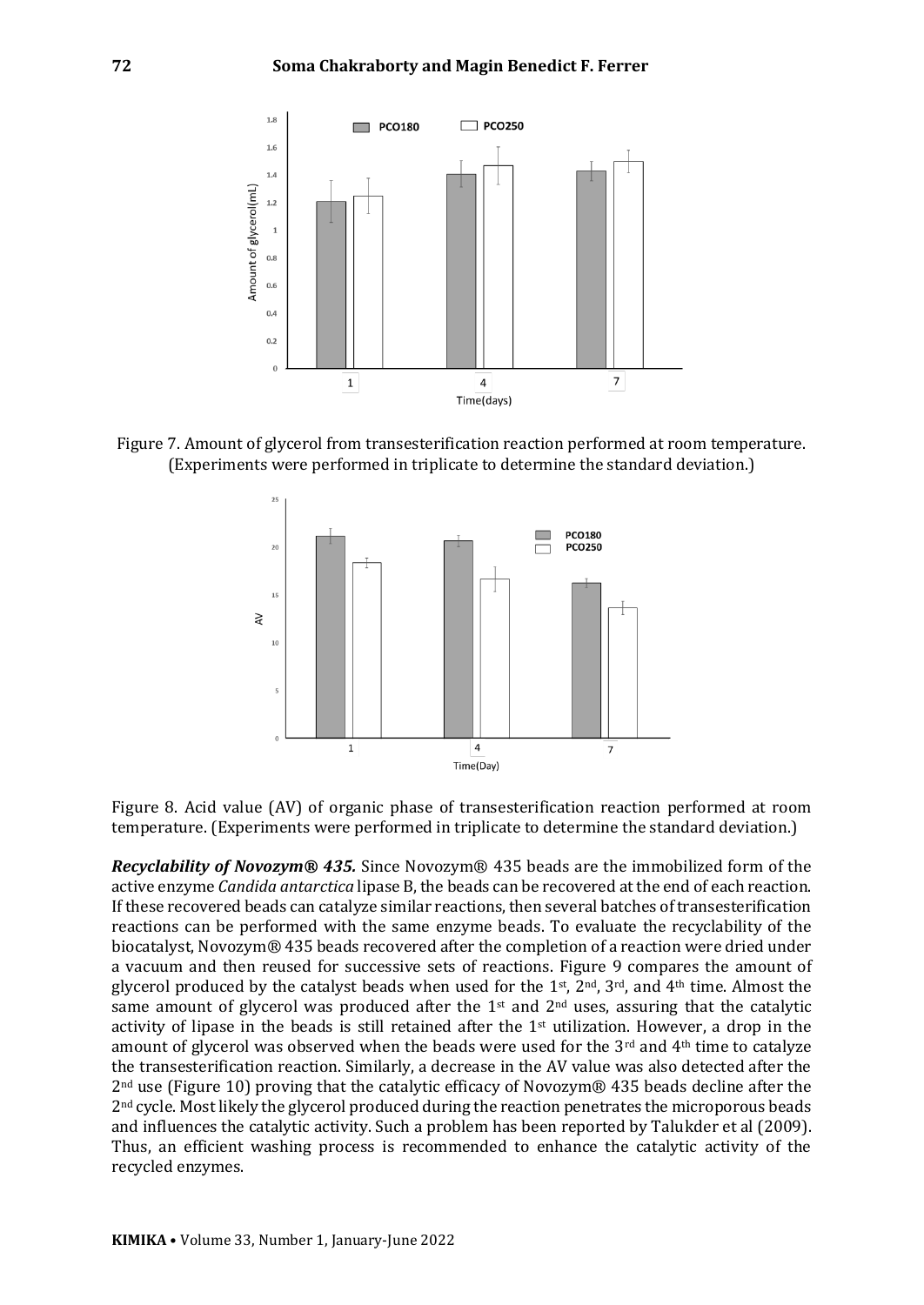

Figure 9. Amount of glycerol produced from transesterification reaction performed at 70°C using fresh and recycled Novozym® 435 beads. (Experiments were performed in triplicate to determine the standard deviation.)



Figure 10. Acid Value (AV) of the organic phase of transesterification reaction performed at 70°C using fresh and recycled Novozym® 435 beads. (Experiments were performed in triplicate to determine the standard deviation.)

#### **CONCLUSIONS**

It was observed that the composition and the properties of coconut oil are not compromised when heated up to its smoking point. The study proved that preheated coconut oil, simulating cooking conditions, can undergo transesterification producing a significant amount of fatty acid ester, which is the main component of biofuel. The transesterification reactions were catalyzed by Novozym® 435 in the presence of ethanol. The reactions were feasible at 70°C as well as at room temperature though the rate of reaction was much slower at room temperature. The Novozym® 435 beads could be used efficiently for 2 cycles for the transesterification reaction where a decrease in catalytic efficacy was observed in the 3rd and 4th cycles. The results point to the possibility of exploring used coconut cooking oil as feedstock for biofuel production.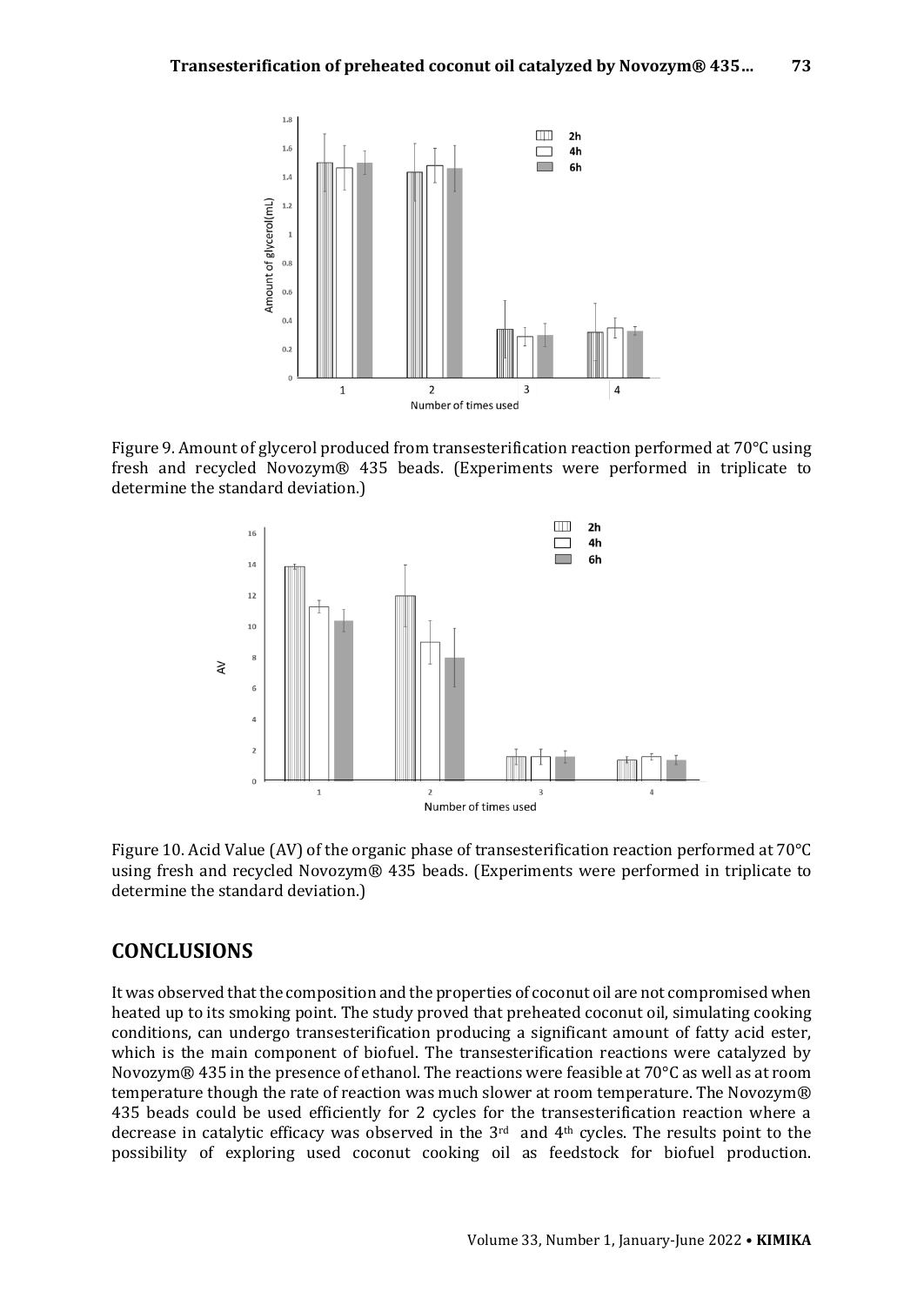Furthermore, the use of fresh and recycled enzymes as catalysts suggests an eco-friendly process for biofuel production.

### **ACKNOWLEDGEMENTS**

The authors would like to acknowledge the Loyola Schools Faculty grant for scholarly work committee and Loyola School professorial chair award for financial support.

#### **REFERENCES**

Adewale P, Dumont M-J, Ngadi M. Recent trends of biodiesel production from animal fat wastes and associated production techniques. Renew Sustain Energy Rev. 2015 May; 45:574-588. <https://doi.org/10.1016/j.rser.2015.02.039>

Arumugam A, Ponnusami V. Production of biodiesel by enzymatic transesterification of waste sardine oil and evaluation of its engine performance. Heliyon. 2017 Dec; 3(12):e00486. <https://doi.org/10.1016/j.heliyon.2017.e00486>

Bajaj P, Lohan P, Jha PN, Mehrotra R. Biodiesel production through lipase catalyzed transesterification: An overview. J Mol Catal B Enzym. 2010 Jan; 62(1):9-14. <https://doi.org/10.1016/j.molcatb.2009.09.018>

Cardoso LdC, de Almeida FNC, Souza GK, Asanom IY, Pereira NC. Synthesis and optimization of ethyl esters from fish oil waste for biodiesel production. Renew Energy. 2019 April; 133:743-748. <https://doi.org/10.1016/j.renene.2018.10.081>

Cavalcante FTT, Neto FS, de Aguiar Falcao IR, da Silva Souza JE, de Moura Jr. LS, da Silva Sousa P, Rocha TG, de Sousa IG, de Lima Gomes PH, de Souza MCM, dos Santos JCS. Opportunities for improving biodiesel production via lipase catalysis. Fuel. 2021 Mar; 288:119577. <https://doi.org/10.1016/j.fuel.2020.119577>

Cerveró JM, Coca J, Luque S. Production of biodiesel from vegetable oils , Grasas Y Aceites, 2008 Mar; 59(1):76-83[. https://doi.org/10.3989/gya.2008.v59.i1.494](https://doi.org/10.3989/gya.2008.v59.i1.494)

Chisti Y. Biodiesel from microalgae. Biotechnol Adv. 2007 May; 25(3):294-306. <https://doi.org/10.1016/j.biotechadv.2007.02.001>

Christopher LP, Kumar H, Zambare VP. Enzymatic biodiesel: Challenges and opportunities. Appl Energy. 2014 Apr; 119:497-520[. https://doi.org/10.1016/j.apenergy.2014.01.017](https://doi.org/10.1016/j.apenergy.2014.01.017)

Costa-Silva TA, Carvalho AKF, Souza CRF, De Castro HF, Said S, Oliveira WP, Enzymatic transesterification of coconut oil using chitosan-immobilized lipase produced by fluidized-bed system. Energy Fuels. 2017 Nov; 31(11):12209-12216. <https://doi.org/10.1021/acs.energyfuels.7b02033>

De Araújo CDM, de Andrade CC, E Silva ES, Dupas FA. Biodiesel production from used cooking oil: A review. Renew Sustain Energy Rev. 2013 Nov; 27:445-452. <https://doi.org/10.1016/j.rser.2013.06.014>

Fjerbaek L , Christensen KV, Norddahl B. A review of the current state of biodiesel production using enzymatic transesterification. Biotechnol Bioeng. 2009 Apr; 102(5):1298-315. <https://doi.org/10.1002/bit.22256>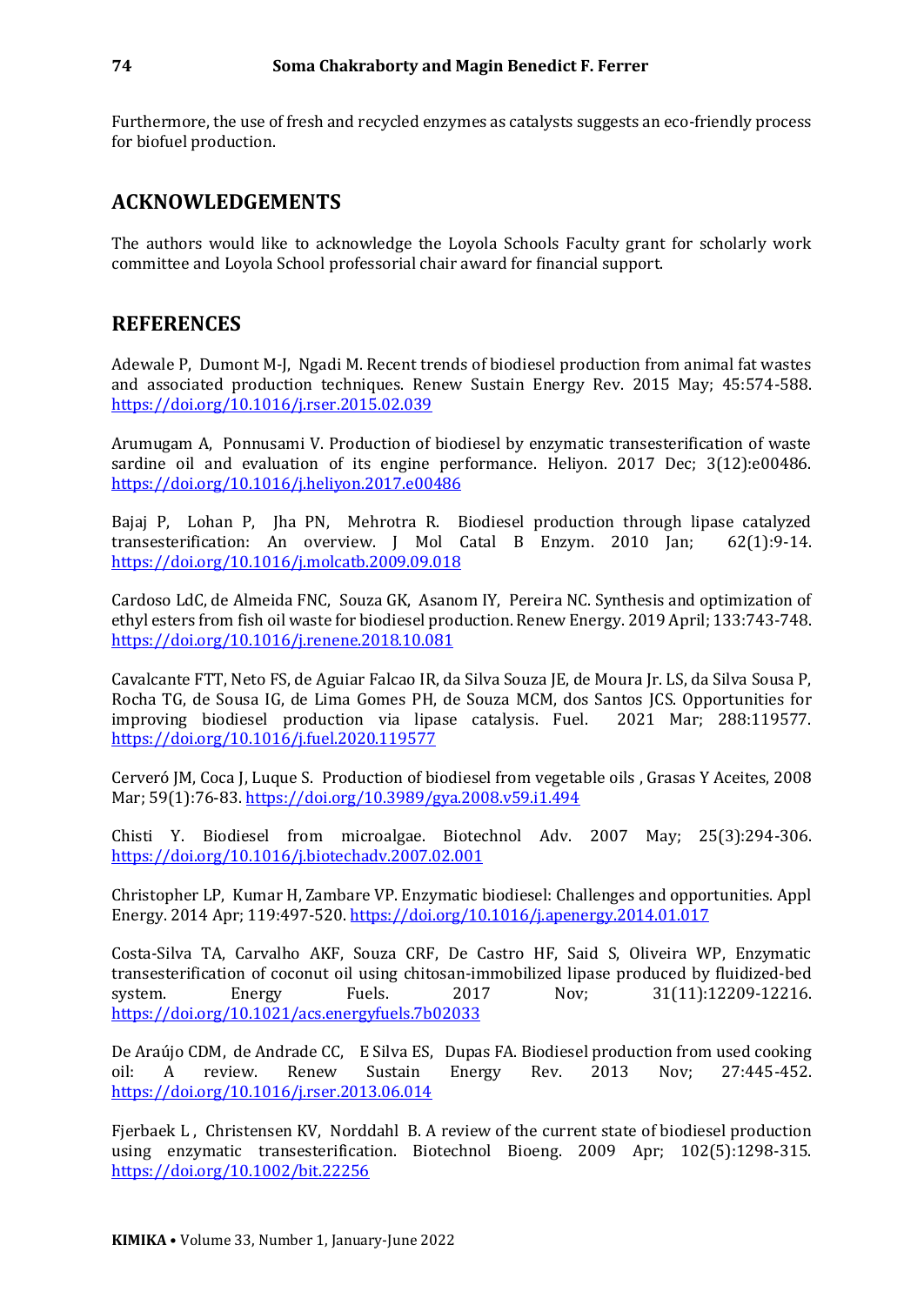Ghaly AE, Dave D, Brooks MS, Budge S. Production of biodiesel by enzymatic transesterification: Review. Am J Biochem Biotechnol. 2010 June; 6(2):54-76. <https://doi.org/10.3844/ajbbsp.2010.54.76>

Hanisah K, Kumar S, Tajul AY. The management of waste cooking oil: A preliminary survey. Health Environ I. 2013; 4(1):76-81. Available from https://www.researchgate.net/publication/320823701 The Management of Waste Cooking O il A Preliminary Survey

Kawentar WA, Budiman A. Synthesis of biodiesel from second-used cooking oil. Energy Procedia. 2013; 32:190–199[. https://doi.org/10.1016/j.egypro.2013.05.025](https://doi.org/10.1016/j.egypro.2013.05.025)

Kobayashi S, Uyama H, Takamoto T. Lipase-catalyzed degradation of polyesters in organic solvents. A new methodology of polymer recycling using enzyme as catalyst. Biomacromol. 2000 Feb; 1(1):3–5[. https://doi.org/10.1021/bm990007c](https://doi.org/10.1021/bm990007c)

Issariyakul T, Kulkarni MG, Dalai AK. Bakhshi NN. Production of biodiesel from waste fryer grease using mixed methanol/ethanol system. Fuel Process Technol. 2007 May: 88(5):429-436. <https://doi.org/10.1016/j.fuproc.2006.04.007>

Jacobson K, Gopinath R, Meher LC, Dalai Ak. Solid acid catalyzed biodiesel production from waste cooking oil, Appl Catal B: Environ. 2008 Dec; 85:86-91. <https://doi.org/10.1016/j.apcatb.2008.07.005>

Jayasinghe P, Hawboldt K. A review of bio-oils from waste biomass: Focus on fish processing waste. Renew Sustain Energy Rev. 2012 Jan; 16(1):798-821. <https://doi.org/10.1016/j.rser.2011.09.005>

Karthikeyan S, Periyasamy M, Prathima A. Biodiesel from microalgae: Environmental aspects. Mater Today: Proc. 2020; 33:3664-3667.<https://doi.org/10.1016/j.matpr.2020.05.779>

Kheang LS, May CY, Foon CS, Ngan MA. Recovery and conversion of palm olein-derived used frying oil to methyl esters for biodiesel. J Oil Palm Res. 2006 June; 18:247–252. Available from https://www.researchgate.net/publication/260639865 Recovery and conversion of palm olei n-derived used frying oil to methyl esters for biodiesel

Najjar YSH, Abu-Shamleh A. Harvesting of microalgae by centrifugation for biodiesel production: A review. Algal Res. 2020 Oct; 51:102046[. https://doi.org/10.1016/j.algal.2020.102046](https://doi.org/10.1016/j.algal.2020.102046)

Pugazhendhi A, Alagumalai A, Mathimani T, Atabani AE. Optimization, kinetic and thermodynamic studies on sustainable biodiesel production from waste cooking oil: An Indian perspective. Fuel. 2020 Aug; 273:117725.<https://doi.org/10.1016/j.fuel.2020.117725>

Ramkumar S, Kirubakaran V. Biodiesel from vegetable oil as alternate fuel for C.I engine and feasibility study of thermal cracking: A critical review. Energ Convers Manage. 2016 June; 118:155-169. <https://doi.org/10.1016/j.enconman.2016.03.071>

Raqeeb MA, Bhargavi R. Biodiesel production from waste cooking oil. J Chem Pharm Res. 2015; 7(12):670-681. [https://www.jocpr.com/articles/biodiesel-production-from-waste-cooking](https://www.jocpr.com/articles/biodiesel-production-from-waste-cooking-oil.pdf)[oil.pdf](https://www.jocpr.com/articles/biodiesel-production-from-waste-cooking-oil.pdf)

Ribeiro LMO, Silva AE, Silva MCS, Almeida RMRG. A Study on ethanolysis and methanolysis of coconut oil for enzymatically catalyzed production of biodiesel. J Sustain Bioenergy Syst. 2014 Dec; 4: 215-224.<https://doi.org/10.4236/jsbs.2014.44020>